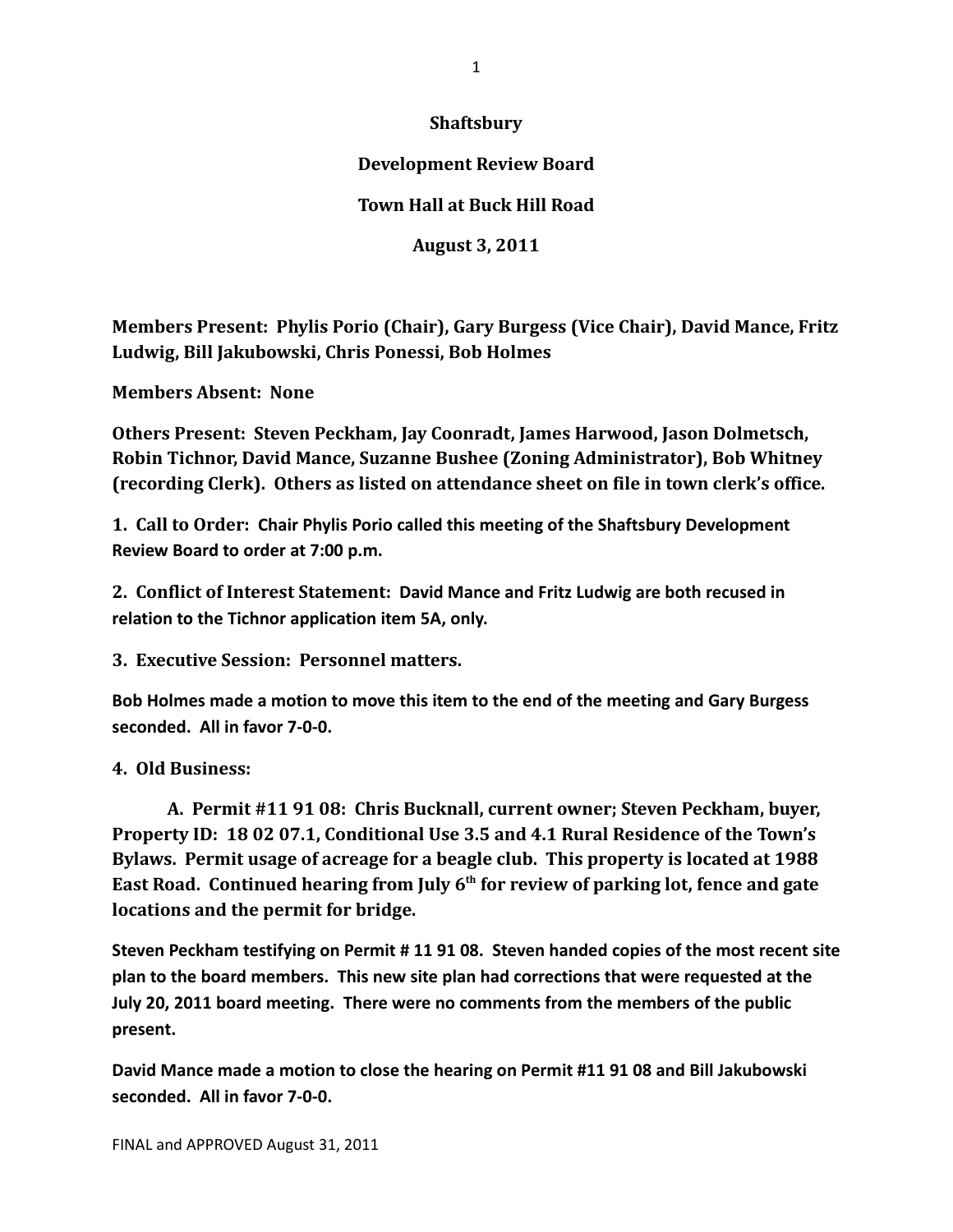**David made a motion to take this application into deliberative session and Fritz Ludwig seconded. All in favor, 7‐0‐0.**

**B. Permit #11 91 34: Shaftsbury Elementary School is proposing a storage shed & parking area at 150 Buck Hill Road, Parcel ID #17 22 23. Bylaws 3.5 Conditional Use, 3.6 Site Development Plan and 4.1 Rural Residence District.**

**James Harwood and Jay Coonradt testifying for Permit #11 91 34. A letter from Chief Joseph Vadakin of the Shaftsbury Fire Department was introduced. James said that he has received the State permit. There were no comments from the public present.** 

**David made a motion to close the hearing on Permit #11 91 34 and Fritz seconded. All in favor 7‐0‐0.**

**Chris Ponessi made a motion to take this application into deliberative session and Fritz seconded. All in favor 7‐0‐0.**

**David and Fritz recused themselves for the next matter and left the area.**

**5. New Business:**

**A. Permit #11 91 28: Robin Tichnor, owner, Property ID 08 20 34, Site Development Plan/Sketch Plan 3.6 of the Town Bylaws. Subdivision of 12.18 acres. This property is located at 453 West Mountain Road.** 

**Jason Dolmetsch and Robin Tichnor testifying for Permit #11 91 28. A letter from the Shaftsbury Fire Department was introduced. Jason said that the required permits should be ready for the next meeting and requested a continuance until that time (August 17, 2011). There were no comments from the public present.** 

**Bob made a motion to continue this hearing at the next DRB meeting and Gary seconded. All in favor 5‐0‐2.** 

**David and Fritz returned to the meeting.**

**6. Curb Cut: Bucknall application for access to beagle club parking area.** 

**David made a motion to approve the curb cut conditional on Permit #11 91 08 approval. Bob seconded the motion. All in favor, 7‐0‐0.**

**7. Minutes: July 6, 2011 and July 20, 20117:** 

**Gary made a motion to accept the July 6, 2011 Minutes as amended and Fritz seconded. The motion passed 6‐0‐1.**